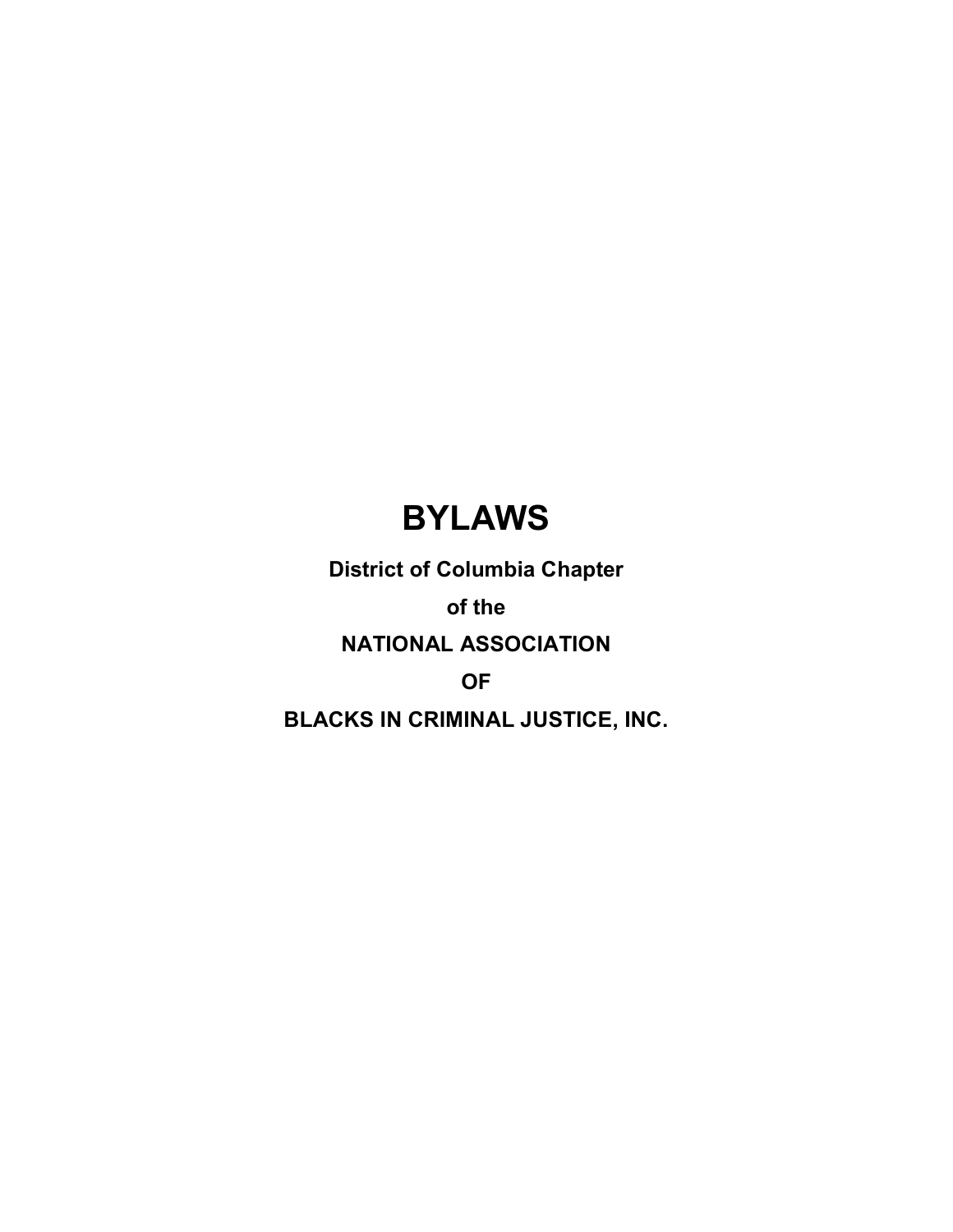# **ARTICLE I NAME AND STATUS**

#### **Section 1. Name**

 The name of the organization shall be the District of Columbia Chapter of the National Association of Blacks in Criminal Justice, Inc. (Hereinafter referred to as DCNABCJ).

### **Section 2. Status**

 The organization shall be a nonprofit corporation pursuant to and in accordance with the laws of the District of Columbia.

# **ARTICLE II PURPOSE AND OBJECTIVES**

# **Section 1. Purpose**

 The DCNABCJ is a local chapter of the National Association of Blacks in Criminal Justice (NABCJ). DCNABCJ is an interracial, nonpartisan, nonprofit service organization, organized to examine and act upon the local needs of blacks and other people of color in the federal, state, local, public, and private sectors of the criminal justice system; to promote the general welfare, to increase the influence of blacks and other people of color in the criminal justice system; and to coordinate efforts of all legitimate organizations whose purpose includes the elimination of injustice within federal, state, local, public, and private sectors of the criminal justice system. The DCNABCJ shall serve the needs of blacks and other people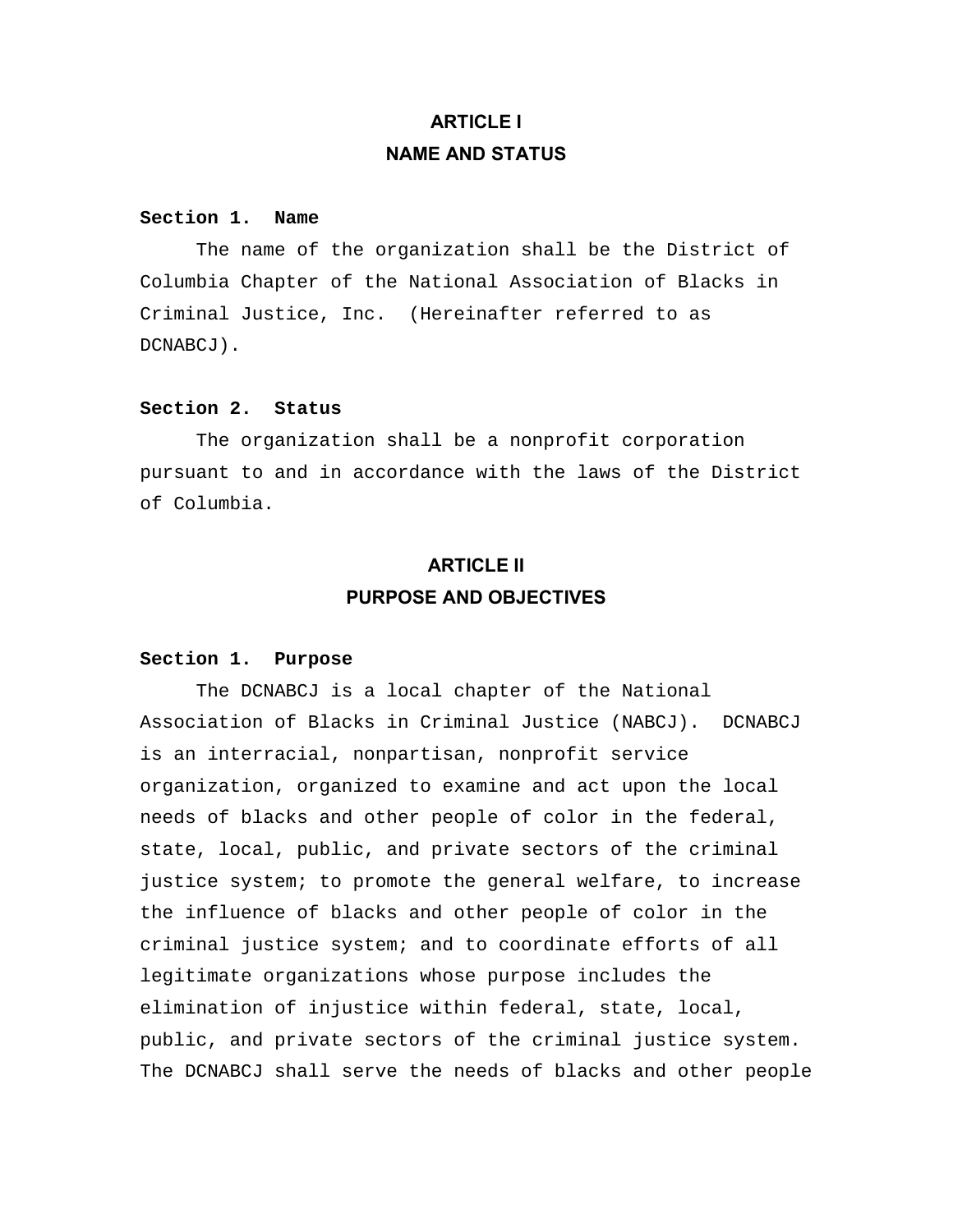of color at all areas and levels including professional, nonprofessionals and para-professionals.

# **Section 2. Objectives**

 The objectives of DCNABCJ include, but are not limited to, analysis and action in the following areas: (a) Blacks and other people of color representation and participation as policy makers within the administration of justice nationally, regionally, and in the District of Columbia metropolitan area; (b) The recruitment of Blacks and other people of color at all levels and in all areas of the federal, state, local, public and private sectors within the criminal justice system; (C) Legislation and social policy formulation at the legislative, executive, and judicial branches of government.

# **ARTICLE III MEMBERSHIP**

 Any person or organization subscribing to the purpose of the NABCJ, as set out in its Bylaws, shall be eligible for membership in the DCNABCJ. Discounted membership for students shall be included.

# **ARTICLE IV BOARD OF DIRECTORS**

#### **Section 1. General**

 The property and affairs of the DCNABCJ shall be managed and controlled by the Board of Directors which shall consist of not less than seven (7) nor more than eleven (11)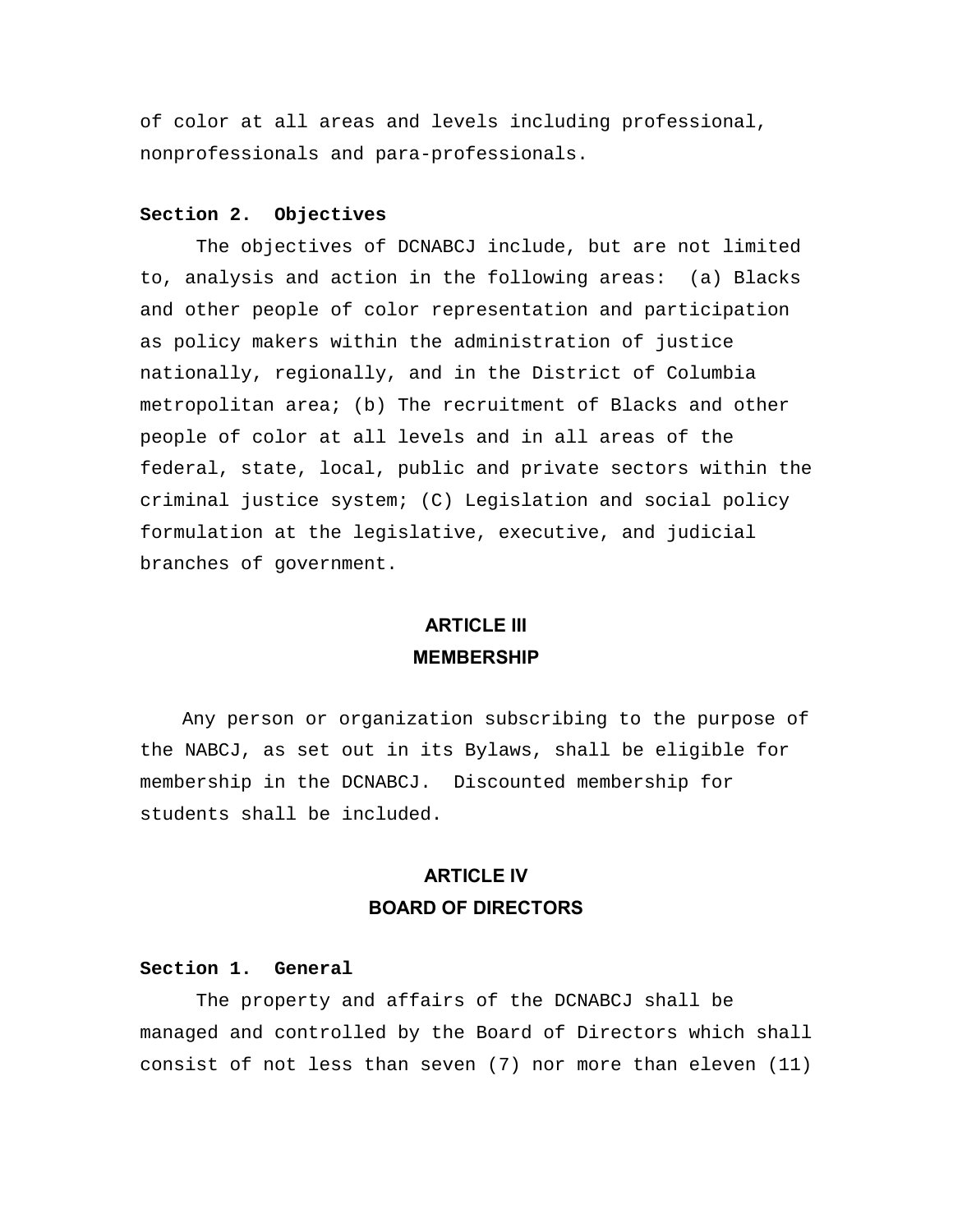members, the exact number to be fixed from time to time by the membership of the chapter.

#### **Section 2. Election and Term of Office**

 Nominations shall be made by the general chapter membership at a regularly scheduled general membership meeting prior to the June elections.

 No person shall be elected a member of the Board for more that three (3) consecutive two (2) year terms, except that a member of the Board originally elected to fill an unexpired term may be elected to not more than three (3) consecutive one (1) year terms in addition to the original term served as an interim member of the Board of Directors. No member of the Board shall serve more than one (1) interim term.

 The officers of the DCNABCJ shall be voting members of the Board of Directors.

 A member of the Board of Directors shall continue to hold office until his/her successor is elected and qualified.

#### **Section 3. Vacancies**

 Any vacancy in the Board caused by death, resignation or removal of a member, or any other circumstance, may be filled by a vote of a majority of the members of the chapter. A member elected to fill a vacancy shall hold office until the June election and until his/her successor is elected and qualified.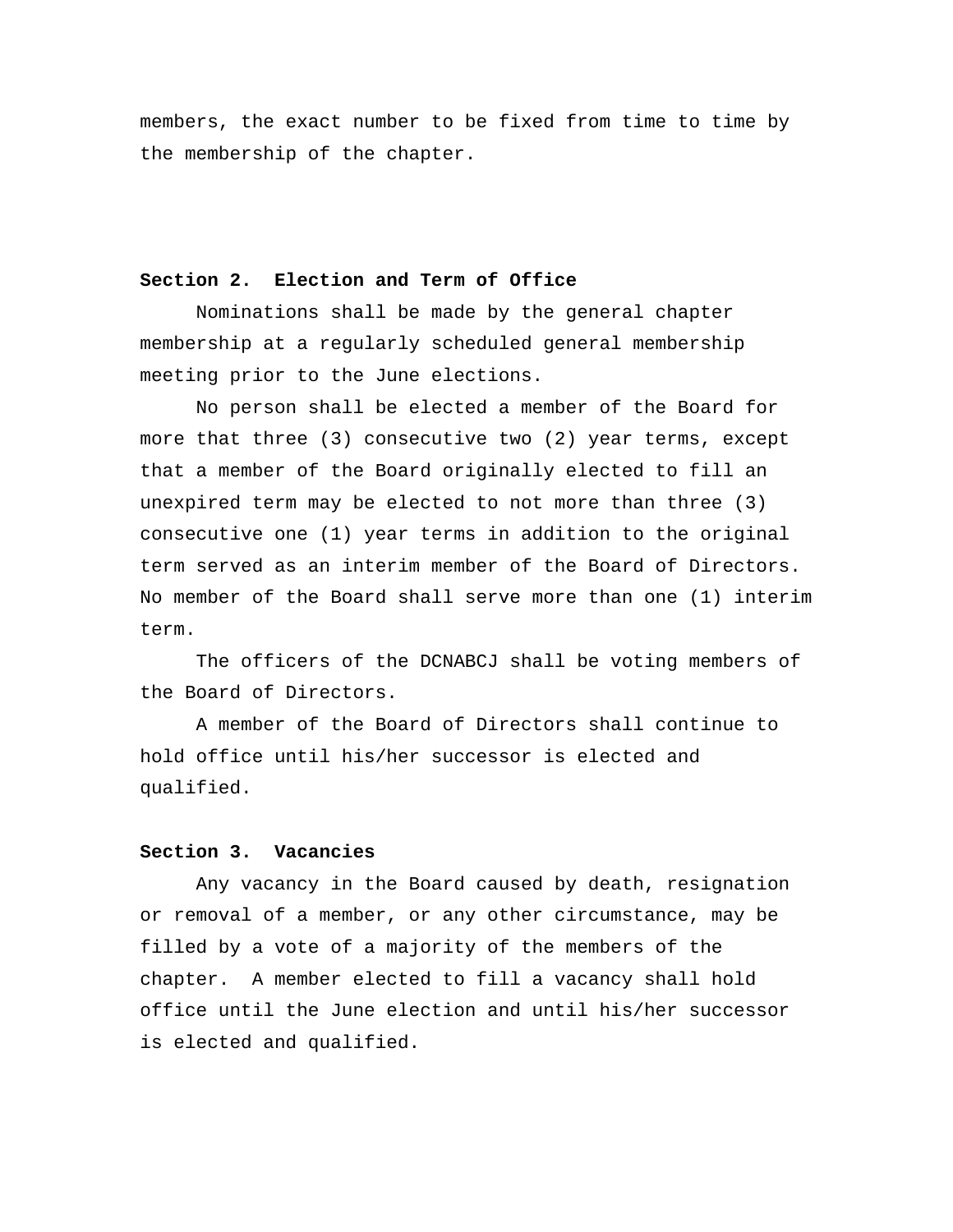### **Section 4. Meeting of the Board of Directors**

 Meeting of the Board shall be held as determined by the Board or as called by the President.

### **Section 5. Notice**

 Notice of each meeting stating the time and place thereof shall be given to each member of the Board at least ten (10) days before the meeting, by mail except in emergency situations at the discretion of the President.

#### **Section 6. Quorum**

 At any meeting of the Board of Directors, fifty percent of the members of the Board shall constitute a quorum, but less than a quorum may adjourn such meetings from time to time until a quorum is present. Except as otherwise provided by law or in these Bylaws, any business may be transacted at any meeting by the members of the Board at which a quorum is present and the act of a majority of the members of the Board is present at a meeting shall constitute the act of the Board of Directors.

# **Section 7. Absence of a member of the Board of Directors**

 Any member who shall be absent from two (2) consecutive meetings of the Board without having been excused by the President or other designated officer of the DCNABCJ shall be reviewed by the Board on a case by case basis. By majority vote the Board may determine whether a member shall continue to hold office.

#### **Section 8. Removal**

 Any member of the Board of Directors may be removed for cause, including incapacity to act, by vote of the general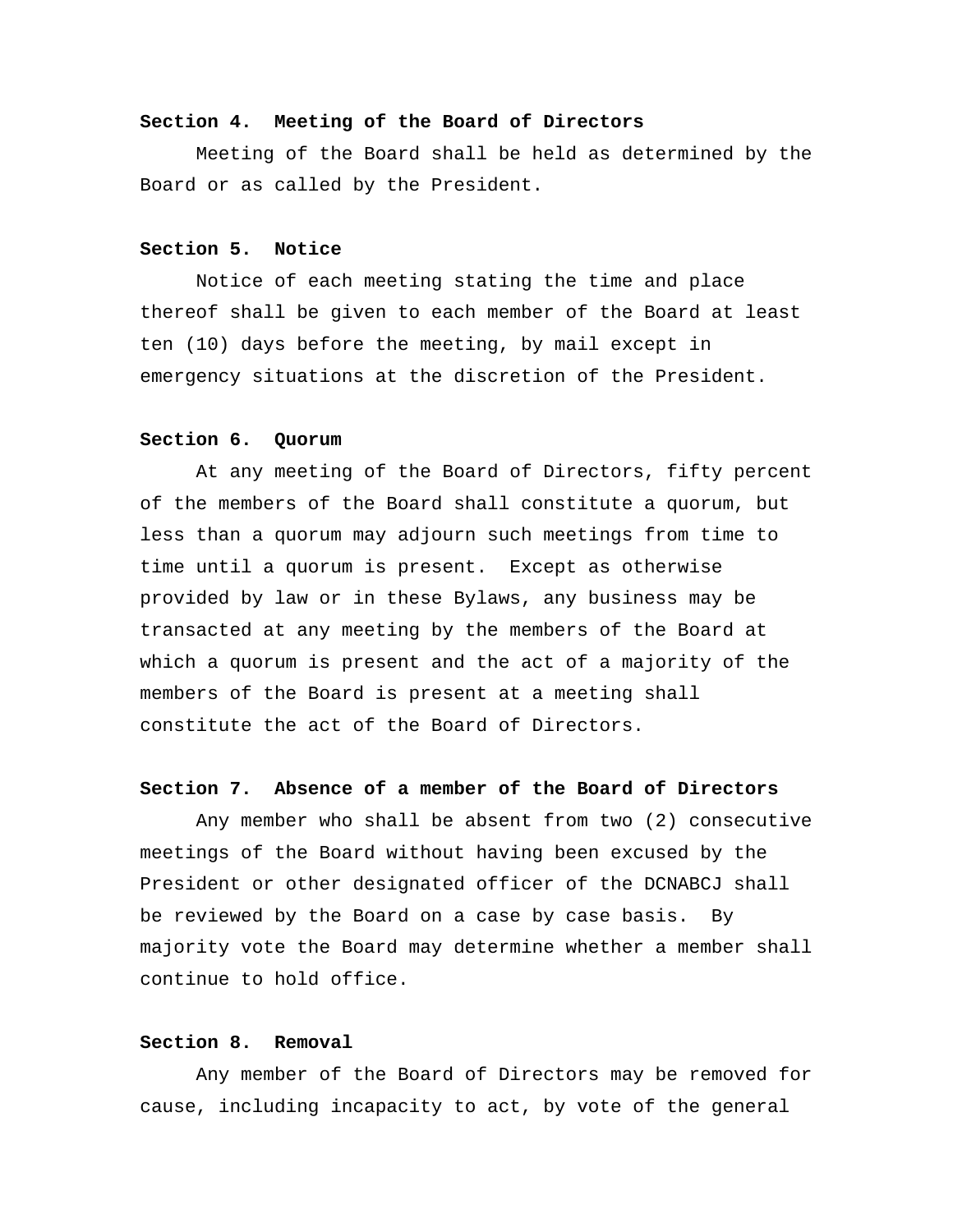chapter membership, or by vote of the members of the Board. The Board member is entitled to present his/her defense prior to any removal vote.

# **Section 9. Consultation with Affiliates**

 Members of the Board of Directors, to the extent practicable, shall advise, consult and communicate with the NABCJ affiliates in their region and, where feasible, upon invitation of the governing board of an affiliate, shall attend its meeting.

# **ARTICLE V MEETINGS**

# **Section 1. Schedule of Meetings**

 The D.C. Chapter of NABCJ shall hold its meetings of the general membership as determined by the Board of Directors in the Washington, D.C. metropolitan area. The chapter shall also hold special meetings of members upon the call of the President or in the President's absence, by the Vice President or the Corresponding Secretary.

#### **Section 2. Notice of Meetings**

 Written notice of each general membership meeting shall be given in writing at least ten (10) days prior to the place, date, and hour of the meeting.

#### **Section 3. QUORUM**

 The quorum for a general meeting shall be one-tenth of the voting membership. The quorum for a meeting of the Board of Directors shall be fifty percent of the total number of the Directors then qualified and serving.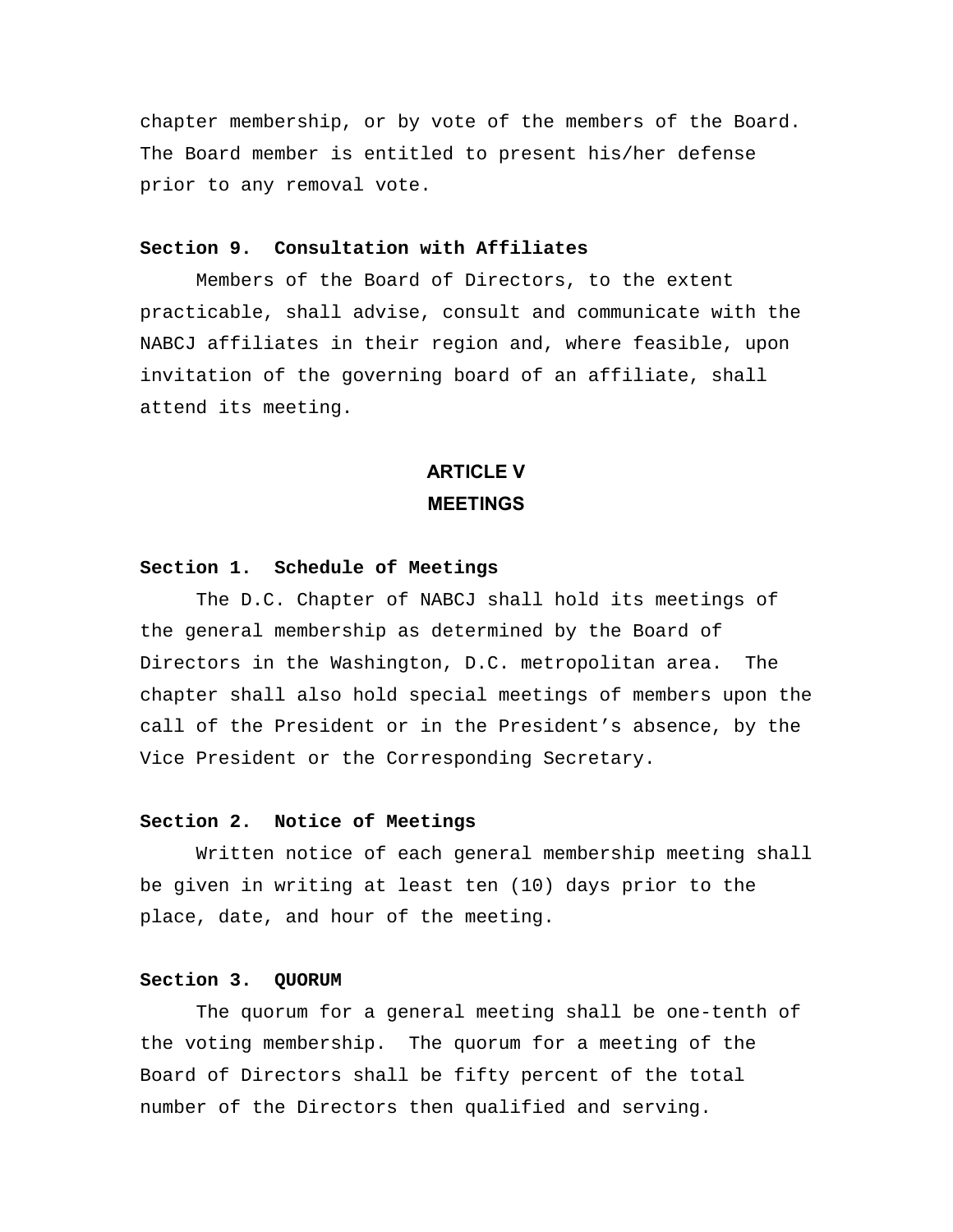#### **Section 4. Voting**

 Voting shall be in person, by show of hands, voice or closed ballot by those members who are in good standing of the chapter. Members of the DCNABCJ are eligible to vote at any business meeting, for or against any candidate for elective office, as well as for or against any matter properly before the members.

# **Section 5. Agenda**

 Members of the DCNABCJ entitled to vote may request in writing to the Secretary not less than fifteen (15) days before a scheduled meeting, the inclusion on the agenda of business that may properly come before the meeting.

#### **Section 6. Reports**

 At each meeting of the members, the President and the Treasurer shall present a report indicating: (1) the assets and liabilities of the DCNABCJ as of the end of the preceding month; (2) the principal changes in assets and liabilities during said month; (3) the revenues or receipts of the DCNABCJ, both unrestricted and restricted to particular purposes, for said month; and (4) the expenses or disbursements of the DCNABCJ, for both general and restricted purposes, during said month. The report shall reflect any assets consisting of funds or other real or personal property of any kind that may have been given, granted, bequeathed or devised to the DCNABCJ in trust for, or with a directive to apply the same to any of the purposes of the DCNABCJ, and the use made of such assets and the income thereof during said month, unless the terms of the particular trust instrument by which such assets were vested in the DCNABCJ provide otherwise.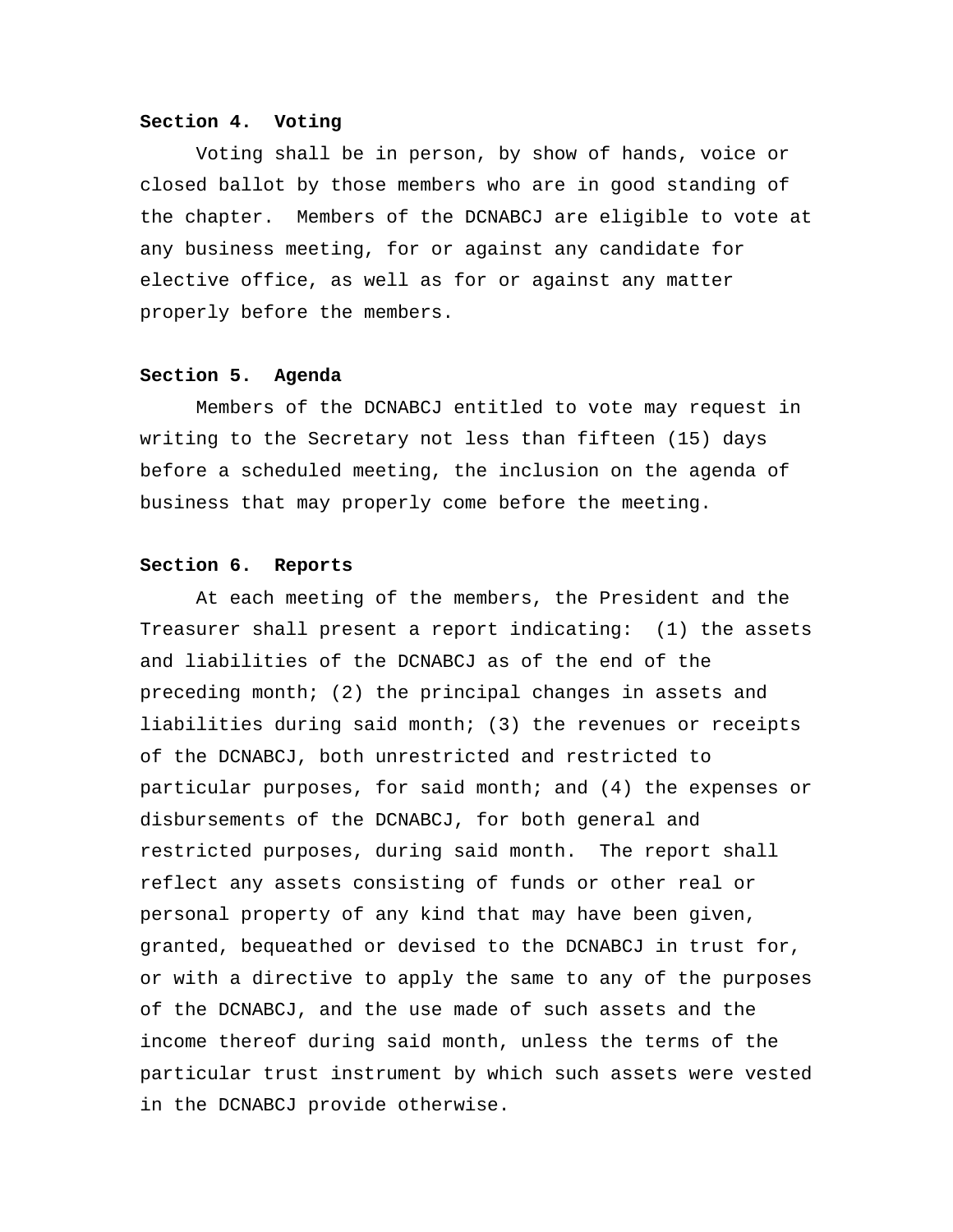# **ARTICLE VI OFFICERS**

#### **Section 1. General**

 Officers of the DCNABCJ, all of whom shall be elected by the general membership shall be President, one Vice President, a Recording Secretary, a Corresponding Secretary, a Treasurer, and a Parliamentarian. No person shall be elected an officer for more that three (3) consecutive two (2) year terms, except that an officer originally elected to fill an unexpired term may be elected to not more than three (3) consecutive one (1) year terms in addition to the original term served as an interim officer. No officer shall serve more than one (1) interim term.

# **Section 2. Election and Term of Office**

 The officers shall be elected by the general chapter membership at a June general membership meeting. Nominations may also be made by any member of the Chapter actually present at the meeting. Vacancies may be filled by the President which must be approved by a majority of the Board Members present.

 Each officer shall hold office until the next June meeting of the Chapter and until his/her successor shall have elected and shall have qualified, or until earlier death, resignation or removal, except as hereinafter provided.

# **Section 3. President**

 The chief administrator of the DCNABCJ shall be the President, who shall have the responsibility of implementing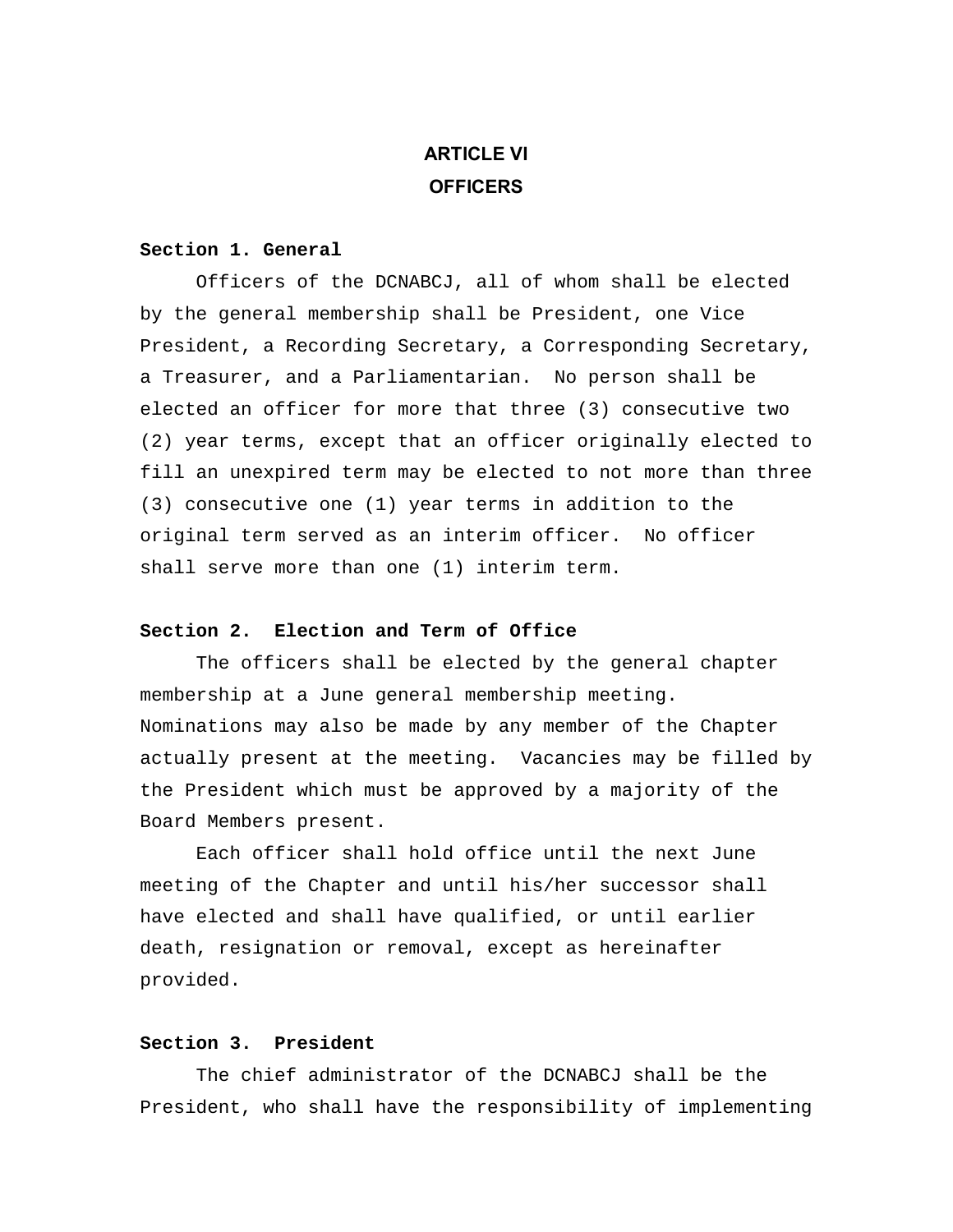the directives, decisions and policies of the Board of Directors pertaining to administration, programming, financing, and public relations and shall generally promote coordinate and supervise the program of the DCNABCJ. S/he shall be elected by the chapter membership in accordance with standards consistent with the purposes of the DCNABCJ as may be established by the Board of Directors from time to time.

 The President shall have such powers and perform such duties as may be delegated and assigned to him/her by the Chapter and the Board of Directors at the time of his/her election or from time to time thereafter.

 The President shall continue to serve at the pleasure of the Chapter or upon such terms in writing as the Board may determine at the time of his/her election or from time to time thereafter.

 The President of the Chapter shall ensure the implementation of the mission statement of the Chapter; shall have general charge of the affairs of the DCNABCJ; shall preside at the meetings of the members and of the Board of Directors; shall appoint chairpersons of committees and shall perform such other duties as are provided in these Bylaws and as the Board determines from time to time.

#### **Section 4. Vice President**

 At the request of the President of the Chapter, or in the event of his/her absence or disability, the Vice President at any time and from time to time, may perform any and all duties of the President and shall have such other powers and perform such other duties and the Board of Directors may determine from time to time. The performance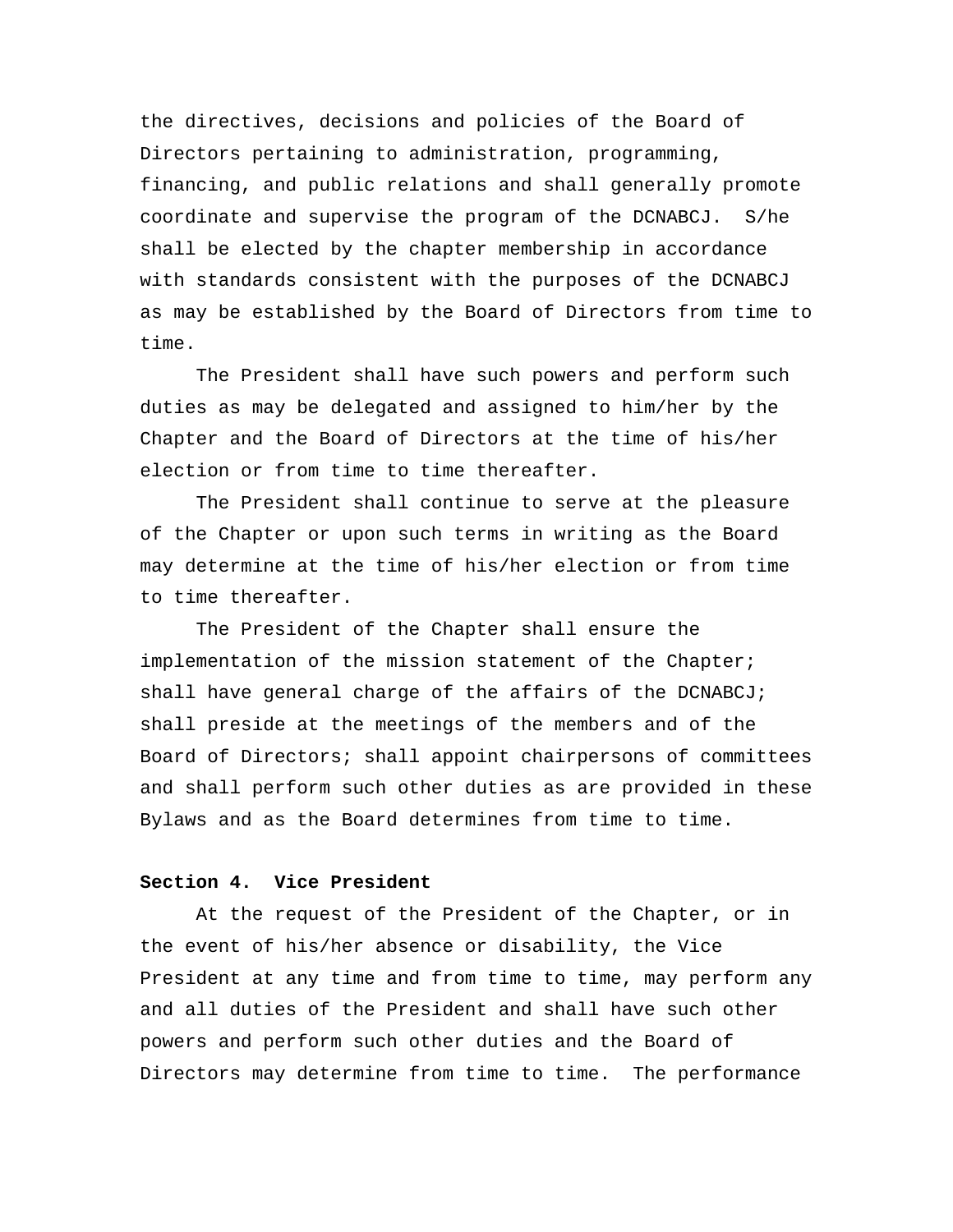of the any duty of the President by the Vice President shall be conclusive evidence of his/her power to act.

#### **Section 5. Recording Secretary**

 The Recording Secretary shall attend, take and keep the minutes of all meetings of the Board of Directors and membership of the DCNABCJ, and shall attend to the giving and serving of all off the notices of the DCNABCJ. S/he shall keep a record, containing the names, arranged alphabetically of all persons who are members of the DCNABCJ, showing their current place of residence, and shall, in general, perform all the duties incident to the office of Recording Secretary, and have such other powers to perform such other duties as the Board of Directors may determine from time to time.

#### **Section 6. Corresponding Secretary**

 The Corresponding Secretary shall be responsible for maintaining correspondence with: the membership, the National Office of the DCNABCJ, and related entities.

# **Section 7. Treasurer**

 The Treasurer shall collect, receive, deposit, invest, and disburse the funds of the DCNABCJ as directed by the Board of Directors and shall render periodic financial statements to the Board of Directors and such other reports and accounts of the financial condition of the DCNABCJ as may from time to time be requested by the Board of Directors; and shall perform such other duties as are incident to the office of Treasurer, and shall have such other powers and perform such other duties as the Board may direct from time to time.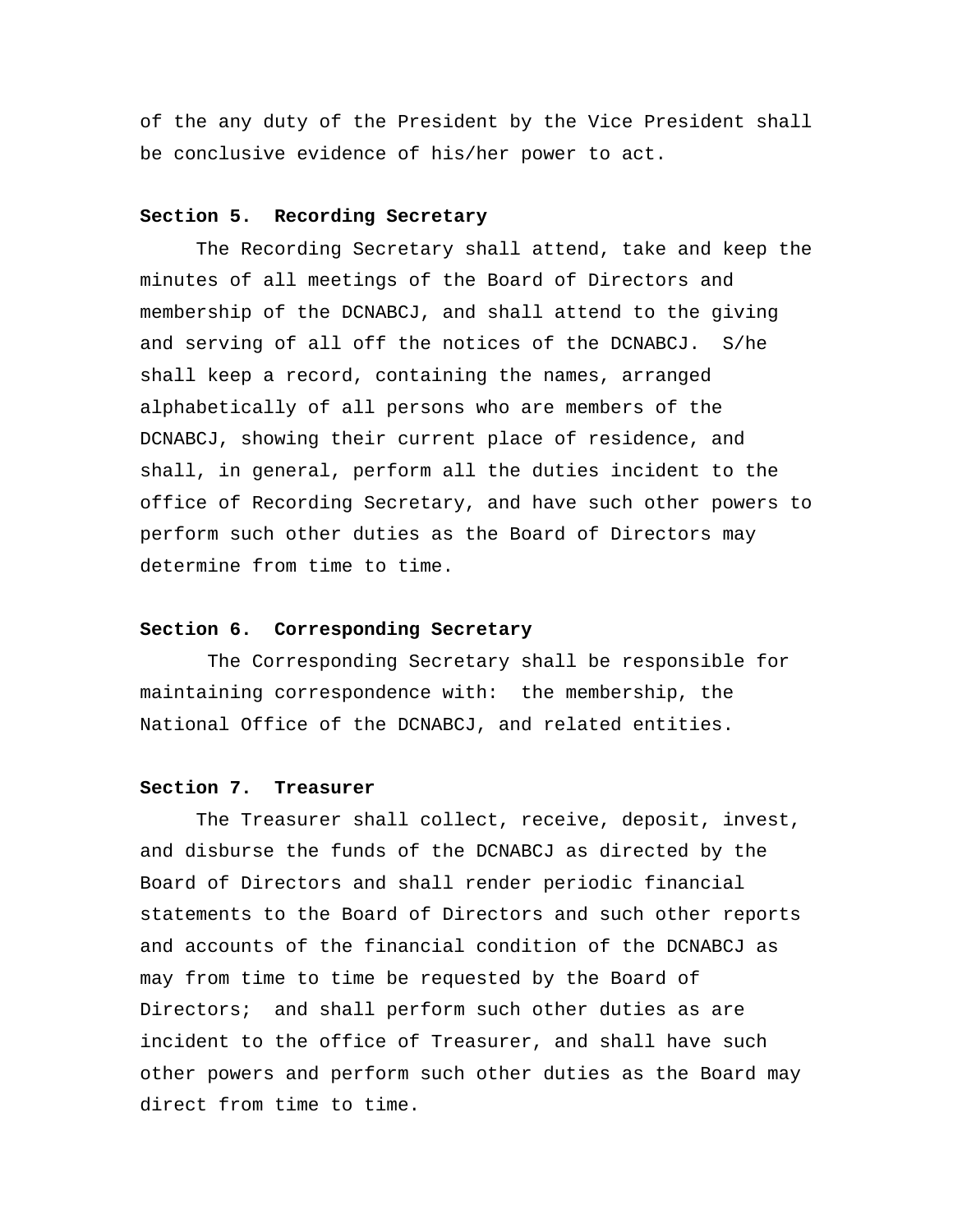# **Section 8. Parliamentarian**

 The Parliamentarian shall advise the Board of Directors, Chapter Officers, and members on procedure. The Parliamentarian shall have the power to interrupt and make corrections at any DCNABCJ meeting concerning correct parliamentary procedures.

# **Section 9. Removal or Delegation**

 Any officer elected or appointed by the membership of the DCNABCJ shall be subject of removal by the majority of members at any time if, in the sole judgment of the DCNABCJ membership, such action is in the best interest of the DCNABCJ.

 In case of the absence of any officer or agent of the DCNABCJ, the Board of Directors may, without removal, delegate the powers and duties of such officer or agent to any other officer, agent or suitable person selected by the Board for such period as the Board may deem proper, subject, however, to any limitations herein contained and only to the extent permitted by law.

#### **Section 10. Compensation**

 No officer or member of the Board of Directors shall receive any compensation for his/her services as such officer or member except for approved reimbursements.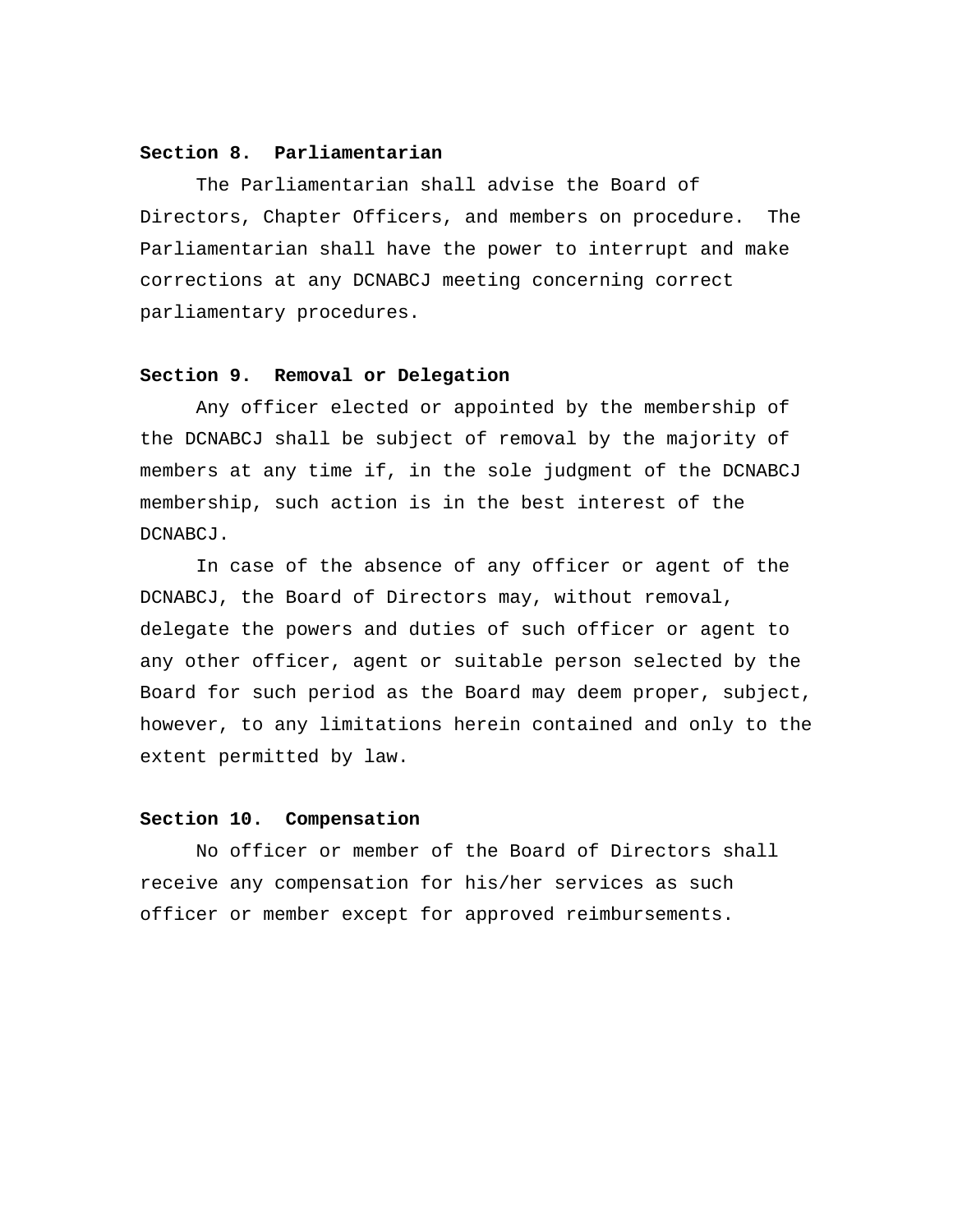# **ARTICLE VII STANDING COMMITTEES**

# **Section 1. Committees**

 In addition to such other committees as the Board of Directors may from time to time authorize, there shall be the following standing committees:

- 1. Membership
- 2. Budget, Programs and Projects Committee
- 3. Communication and Public Information Committee
- 4. Research and Training Committee
- 5. Bylaws, Legislation and Judicial Reform Committee
- 6. Scholarship and Academic Committee

#### **Section 2. Membership Committee**

 The Membership Committee shall consist of not less than three (3) persons, at least one of whom shall be a chairperson. The President shall appoint the Chairperson and members of the Membership Committee. The committee shall be responsible for the planning and implementation of short and long range programs designed to maximize the participation and utilization of members in the DCNABCJ programs and activities.

# **Section 3. Budget, Program and Projects Committee**

 The Budget, Program and Projects Committee shall consist of not less than three (3) persons including the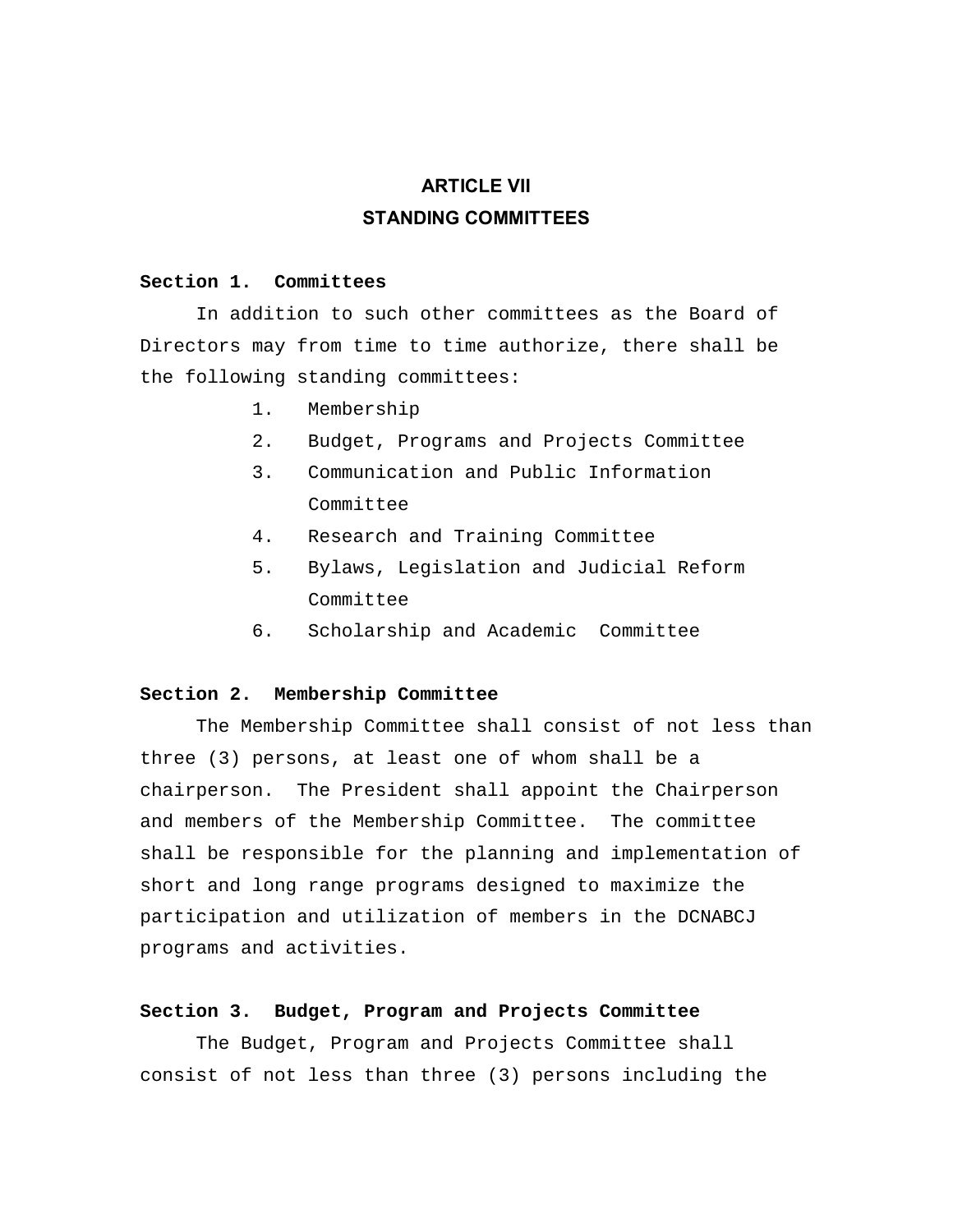Treasurer. At least two (2) of the members should be on the Board of Directors.

 The President shall appoint the Chairperson of this committee with the approval of the Board.

 This committee shall be responsible for the development of the budget, the coordination of the various program area activities having a budgetary impact, ensuring funding conforms to budget restrictions, and the implementation of the program decisions of the Board.

#### **Section 4. Communication and Public Information Committee**

 The Communication and Public Information Committee shall consist of not less than three (3) persons, of whom two (2) shall be members of the Board.

 The President shall appoint the Chairperson of this committee.

 This committee, in conjunction with the other standing committees, shall be responsible for the development, implementation, coordination, and dissemination of promotional and educational information about the DCNABCJ, in the furtherance of its purpose.

#### **Section 5. Research and Training Committee**

 The Research and Training Committee shall consist of not less than three (3) persons of whom two (2) shall be members of the Board.

 The President shall appoint the Chairperson of this committee.

 The purpose of this committee shall be to develop, generate, and undertake quantitative and qualitative research on a variety of issues and topics in the criminal justice area of interest to the DCNABCJ. This committee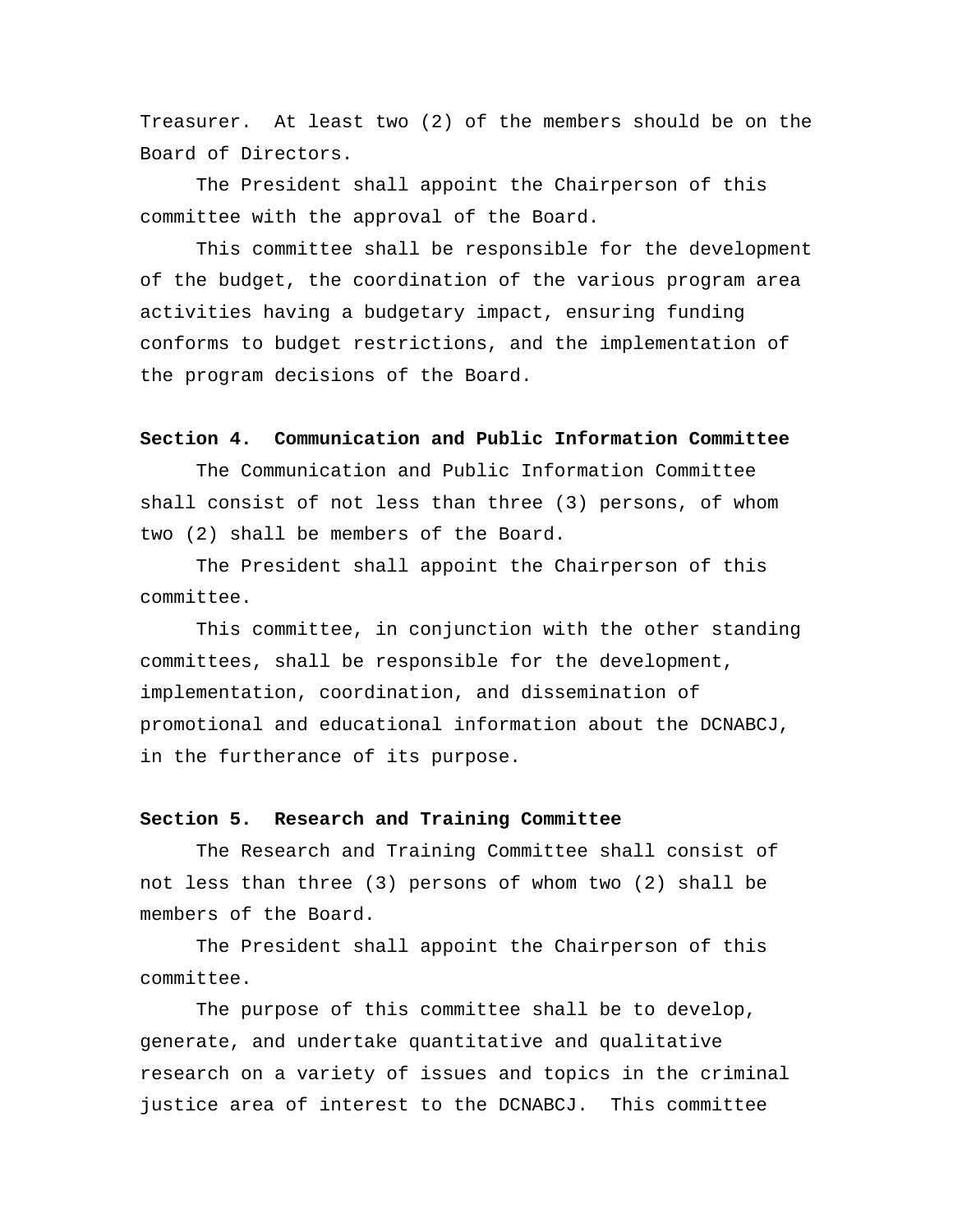shall make every effort to involve itself in projects which will serve to improve and enhance the operation of the local and federal criminal justice systems.

# **Section 6. Bylaws, Legislative and Judicial Reform Committee**

 The Bylaws, Legislative and Judicial Reform Committee shall not consist of not less than three (3) persons of whom two (2) shall be members of the Board.

 The President shall appoint the Chairperson of this committee.

 This committee shall be responsible for the review, preparation of amendments and interpretation of the Bylaws to the Board and the membership. The committee shall also inform and participate in legislative and judicial activities that impact issues as they relate to the local, federal and national criminal justice systems.

#### **Section 7. Scholarship and Academic Committee**

 The Scholarship and Academic Committee shall consist of not less than three (3) persons of whom one (1) shall be member of the Board.

 The President shall appoint the Chairperson of this committee.

 This committee shall develop criteria, eligibility rules for candidates and recommendation of funding and winners (s) to the Board for approval. The Committee shall also have the responsibility for the coordination of activities relating to the DCNABCJ, university and secondary educational programs.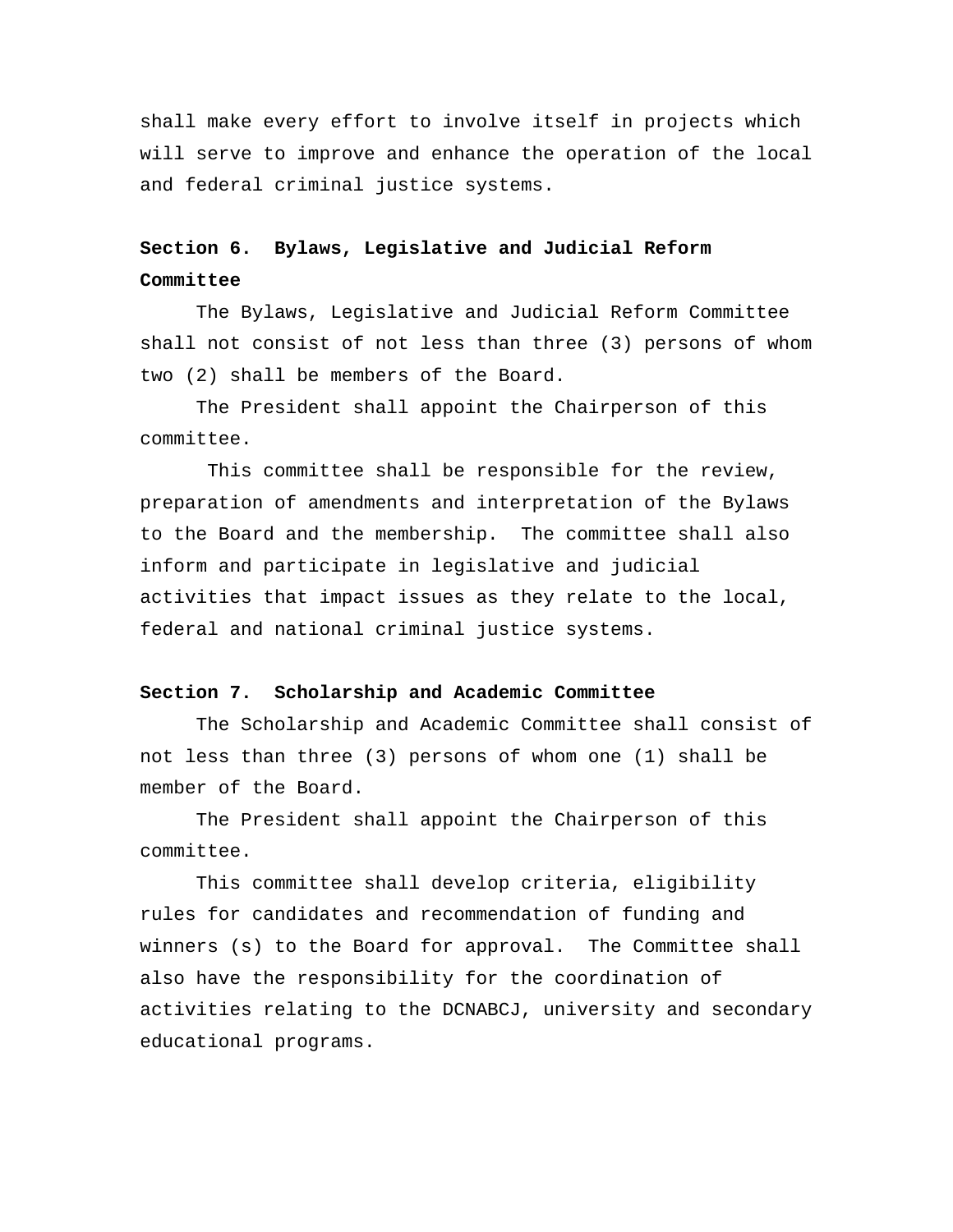#### **Section 8. Terms of Office and Committee Procedures**

 Unless otherwise determined by the Board of Directors, the members of all committees shall hold office from the date of election to the next election of the Board of Directors and the election and qualification of their successors, except that any member of any committee who shall be absent from two consecutive meetings thereof without being excused by the chairperson of such committee shall be reviewed by the Board. By majority vote the Board may determine, on a case by case basis, whether a member shall continue to hold office.

 Vacancies in the membership of any such committee shall be filled by the chairperson of the respective committee with the exception of the Budget, Programs and Projects Committee.

 A majority of the members of each committee shall constitute a quorum and the act of a majority of a quorum present at a meeting shall constitute the act of such committee. Meetings of each committee may be called by its chairperson or by the Chairperson of the Board, or by any two (2) members of such committee on five (5) days notice.

# **ARTICLE VIII MISCELLANEOUS**

#### **Section 1. Parliamentary Authority**

Except as otherwise provided by these bylaws, the rules of procedure contained in Roberts Rules of Order, Revised Edition shall govern.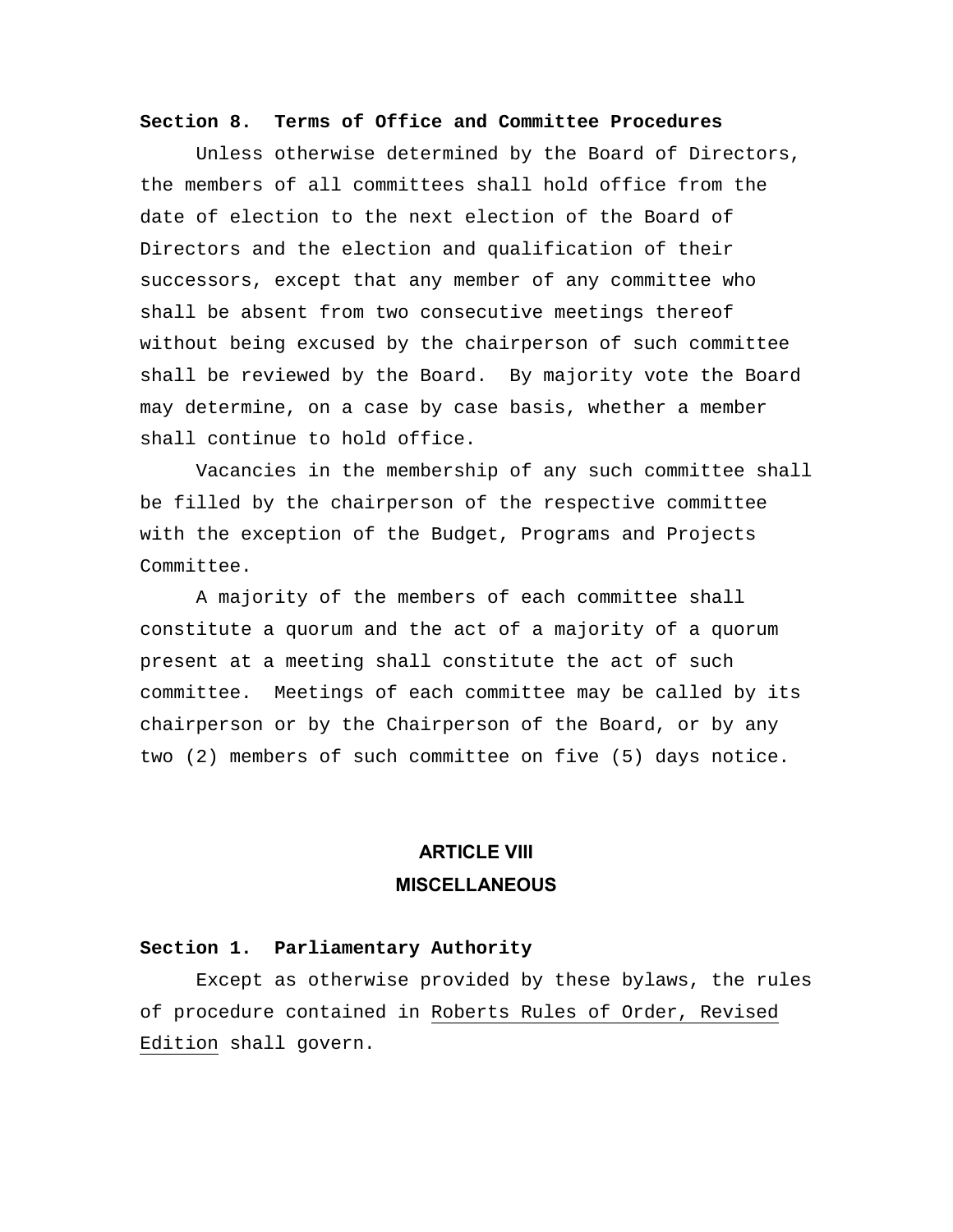#### **Section 2. Fiscal Year**

 The Fiscal year of the DCNABCJ shall be from January to December.

### **Section 3. Audit**

 Financial transactions of the DCNABCJ and its books and accounts shall be audited by a certified public accountant or other individual selected by the Board of Directors. Except in unusual circumstances, the audit shall occur on or before December 31.

### **Section 4. Checks**

 All checks, drafts and orders for the payment of money of the DCNABCJ shall be signed by two officers.

#### **Section 5. Bond**

 The Board of Directors may require the Treasurer or Assistant Treasurer of any other officer, agent or employee of the DCNABCJ to give a bond for the faithful discharge of his/her duties in such amount and with such surety or sureties as it shall determine necessary.

# **Section 6. Authority**

 These Bylaws supersede all other bylaws, resolutions, memoranda, policies or other writing heretofore promulgated by the DCNABCJ.

# **Section 7. Effective Date**

 The Bylaws shall become effective upon adoption and ratification of the chapter's membership. All officers and directors existing immediately prior thereto shall continue to hold office until his/her successor is elected and